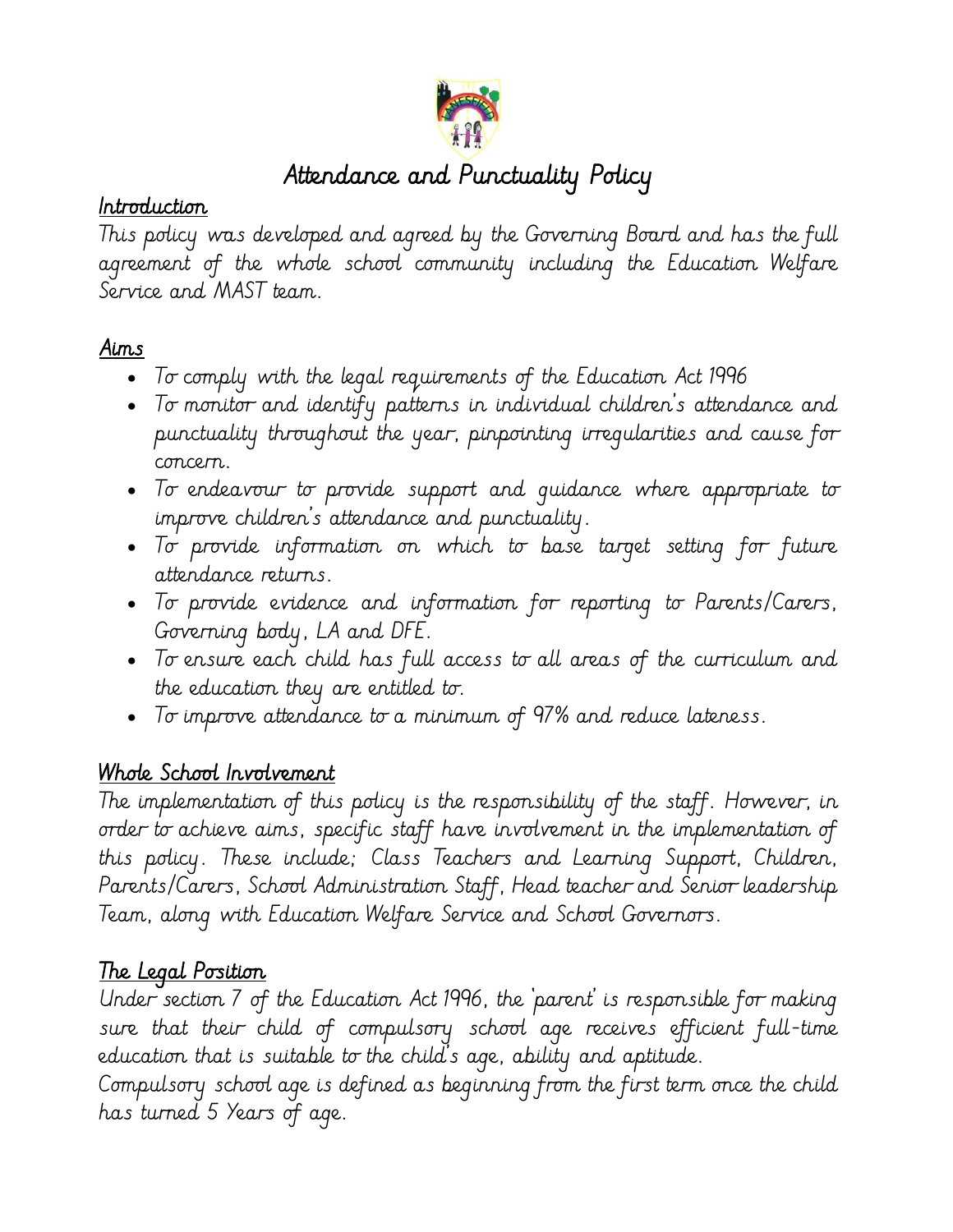If it appears that a child is not receiving suitable education, then under section 437 of the Education Act, the LA / School must begin procedures for issuing a School Attendance Order.

Since March 2001 a higher offence warrant can be issued compelling a parent to attend court. Prosecution under section 444 can lead to a custodial sentence.

### Registers

Registers are STATUTORY LEGAL DOCUMENTS, which must be completed accurately by a member of teaching staff. Attendance registers are taken twice a day: at the start of the morning session and afternoon sessions. Registers should be completed and 'saved' by 9.15am and 1.30pm

Instructions for completing registers must be followed. The office staff will find out the reason for absences and enter the correct code. If they are in any doubt they will contact the Headteacher or the Deputy Headteacher for clarification.

### Absences

Absences can only be authorised once the attendance team or Head/Deputy Head teacher are satisfied that an acceptable explanation has been provided by the parent/carer regarding the absence. It is important that absences can only be authorised by the school and not by the parent/carer.

If a member of staff is in doubt about whether an absence should be authorised, then this should be referred to the Head/Deputy Headteacher.

If a valid reason is given verbally or in writing by a Parent/Carer, then the absence may be authorised. If the reason is unacceptable or not validated, then it should be referred to attendance staff to investigate further.

# Procedures for Authorising Absence

- Parents are required to contact school on 558950 before 9.00am on the first day of absence to confirm the reason of absence and its likely duration. This can also be done via email using the email address specifically for parents: parents@lanesfieldprimary.co.uk.
- If a child is not in school and no reason for absence has been supplied, parents will be contacted to clarify the reason for absence.
- If a child is not in school and has is persistently absent, they may receive a door knock to establish the reason for not attending school.
- Parents who routinely fail to make contact with the school will have all absences unauthorised and a referral to the Education Welfare Service may be made.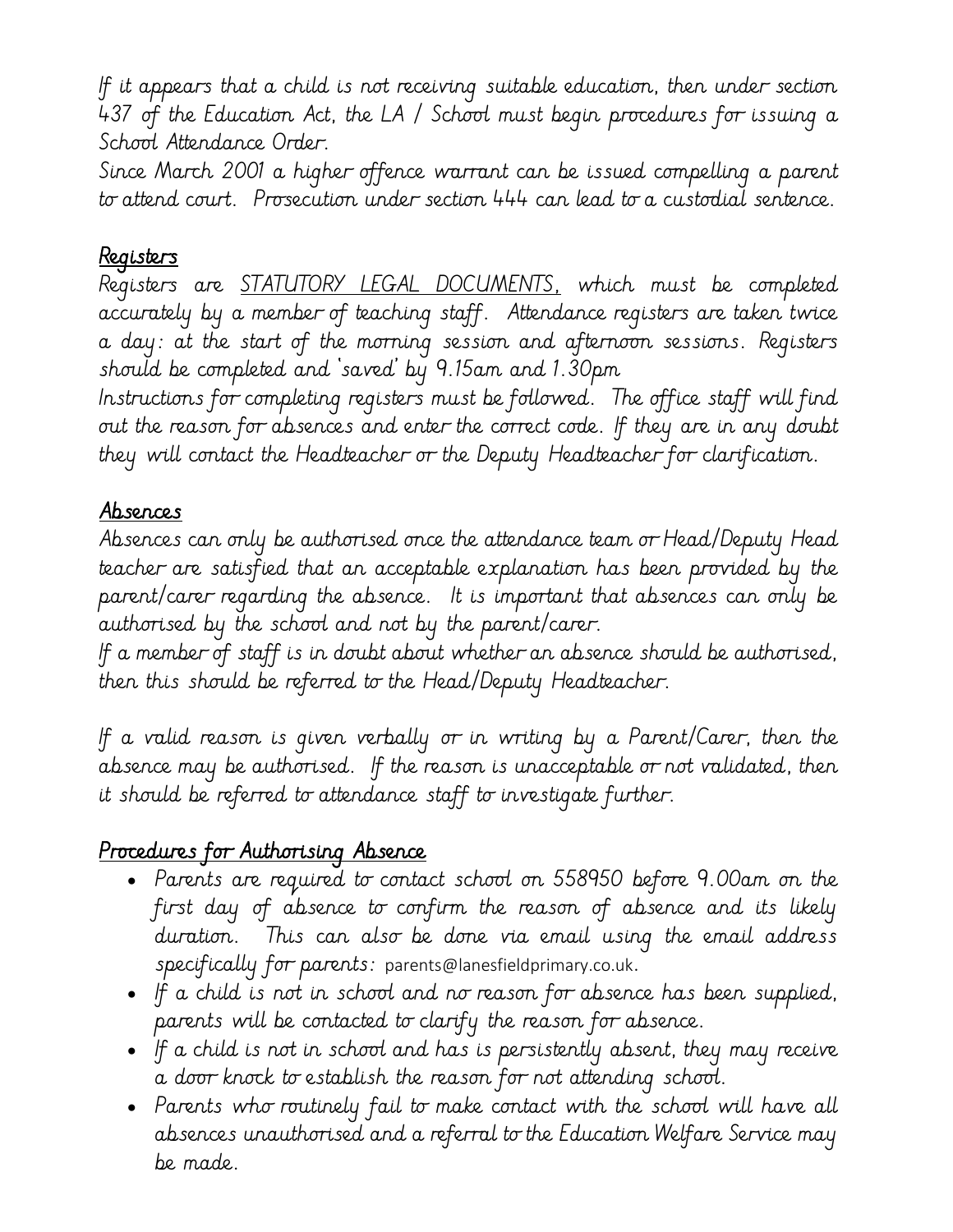• If an absent child is subject to a Child Protection Plan or is a Child in Need attendance staff should inform Head/Deputy Head immediately that the child is absent.

# Acceptable Reason for Absence

- Illness (evidence may be asked for)
- Days agreed by school as Religious observance
- Covid symptoms whilst waiting for test
- Isolating due to Covid
- Clear 24-hour period following vomiting and/or diarrhoea

# Unacceptable Reasons for Absence

- Truancy (absence without knowledge of Parents/Carers)
- Minding the House
- Shopping/running errands (e.g. buying new shoes clothes
- Looking after sick relatives
- Looking after brothers or sisters
- School clothing in the wash
- Oversleeping
- Head lice
- Birthday
- Parent's illness
- Children in another school on an Inset Day
- Last day of term
- Child tells the parent/carer that they do not want to go to school
- Holiday: whole weeks and odd days
- Routine medical and dental appointments are discouraged in school time (school is happy to support parents if they are having difficulties obtaining appointments outside of school hours.)
- Any other reason that the Head Teacher deems unacceptable

# Leave During Term Time

We would actively discourage parents and carers from taking children on holiday during term time. We believe that every session missed from school is a missed opportunity for children to learn from a new experience. Learning is a process and if a child misses a step, the next step of learning becomes much more difficult.

If you wish to apply for a leave of absence, you must complete a form from the office at least 4 weeks prior to the commencement of the absence.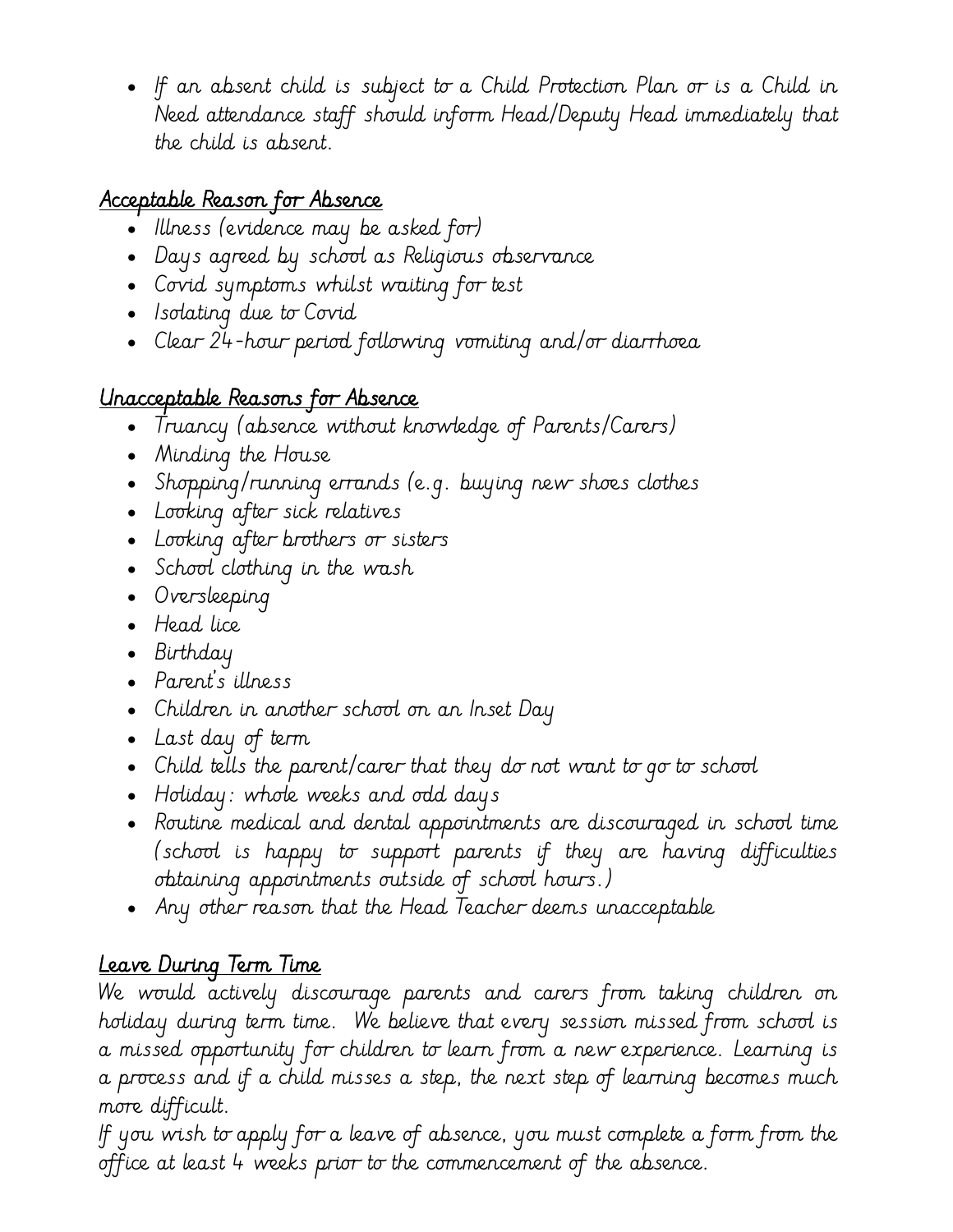### Lanesfield School will not authorise any leave of absence that is requested because of holiday.

Any leave of absence 5 days or over for a family holiday will result in a fixed penalty notice being issued, irrespective of the child's current attendance.

# The people responsible for attendance matters in this school are;

The Head Teacher The Deputy Head Teacher Sally Beasley (external support) EWO support will be accessible for statutory duties.

### Monitoring Attendance

- All children's attendance figures will be checked twice a term for children under 93%.
- Attendance staff will meet regularly to analyse attendance patterns
- Individual and whole school attendance, punctuality figures discussed and ways forward suggested.
- Children causing concern will be discussed along with actions taken and progress towards targets.
- All parents receive a letter if attendance falls below 93%.
- Children with attendance less than 93% are identified as causing concern
- Children who are regularly late are also identified as causing concern

### Procedures for when attendance is causing concern

- In the first instance, a letter will be sent home notifying parents/careers that their child's attendance has dropped below the expected 95%.
- If the child's attendance/punctuality continues to be a cause for concern and falls below 93%, parents/carers will receive a home visit where a Parenting Agreement will be established.
- If the child's attendance falls below 90% then a meeting will be held with the Head Teacher and Attendance Worker. The Parenting Agreement will be reviewed and an Early Help Assessment will be offered.
- The pupil's attendance/punctuality will be closely monitored until it is no longer a concern. This is supported by reviews with the parents/carers throughout each half term.
- If a child's absence remains a cause of concern and after intervention by the school which will include unauthorised absences, then a referral to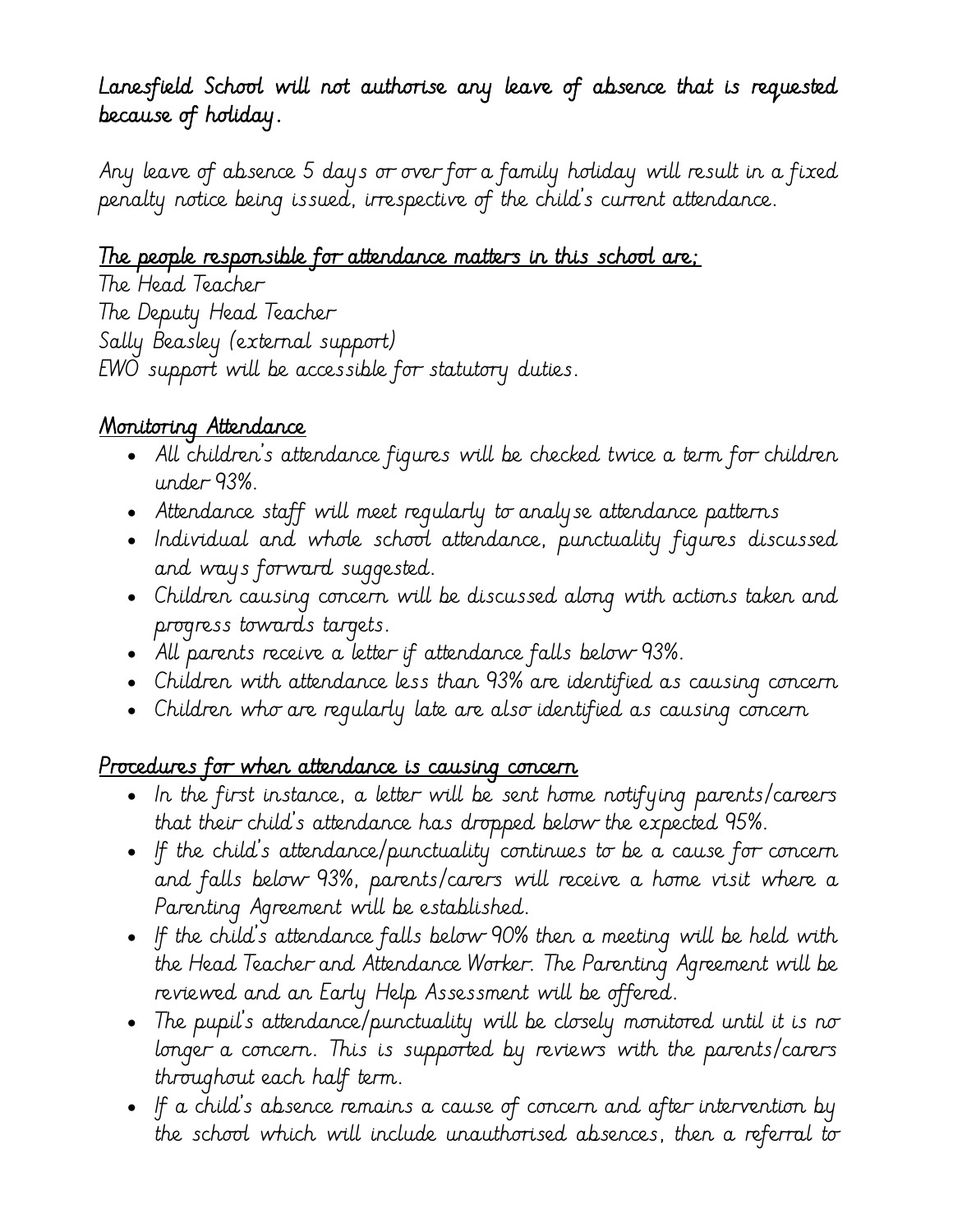the Education Welfare Service may be made and a letter will be sent home warning of possible legal action if no improvements are seen.

- The Behaviour and Attendance Officer will ask to meet with parents and school along with other any other professionals, such as the school nurse, to discuss absence issues.
- If parents/carers fail to attend meetings to discuss attendance issues and attendance or punctuality does not improve within a specific time, a Penalty Notice could be served.
- Further absence or lateness could result in a caution, court action and a custodial sentence

#### Lateness

Late arrivals to school are an unauthorised absence. The school day begins between 8.30 am and 8.50am and the register closes at 9am. Children who are late with a valid reason will be authorised with an 'L' code. If a legitimate reason is not given, an 'O' code for an unauthorised absence may be given.

Where a child is consistently late over a number of weeks, parents will receive a letter asking why their child is late and ask for cooperation in rectifying the situation.

#### Celebrating Good Attendance

- At Lanesfield Primary School one of our aims is to become an attendance HERO (Here Every day Ready On-Time)
- Class teachers are encouraged to praise individual and class attendance regularly.
- Attendance staff will regularly report attendance to other school staff to raise awareness and encourage good attendance.
- Weekly attendance is celebrated with the HERO bear going to the best class. Top attendance classes are shared on the school newsletter.
- Children who have had 100% attendance for a whole term will receive a coloured wristband. Bronze for Autumn, Silver for Spring and Gold for Summer. They will also be awarded with a certificate.
- Children who achieve 100% for a whole school year will be presented with a gold pin badge.
- Pizza parties take place throughout the school year.
- Improved attendance is also celebrated through letters sent home to parents.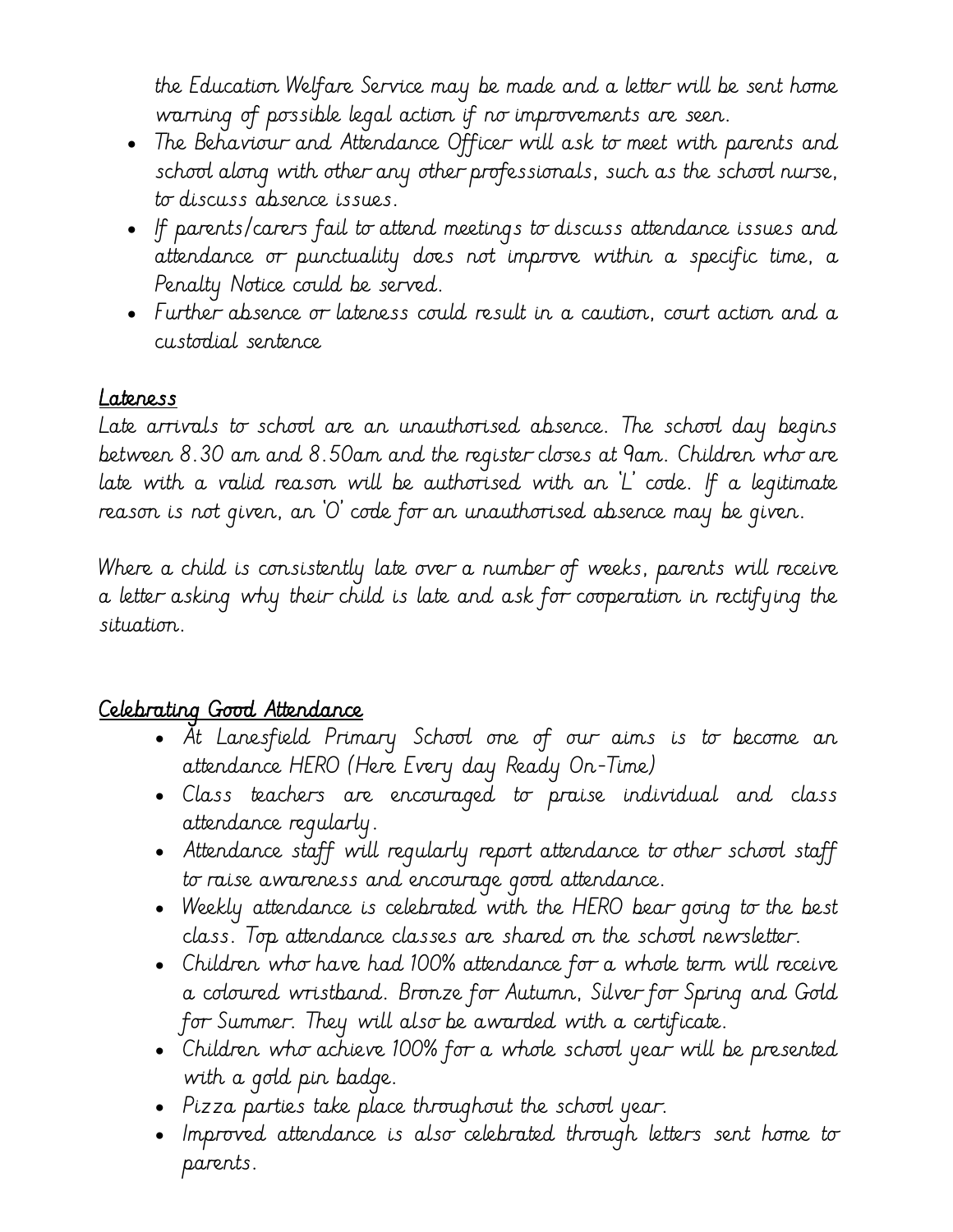### Setting Targets

The Local Authority sets target for all schools based upon past performance and national expectations. However, the DfE and OFSTED have specific targets which place schools into national categories and tables which will be published for parental scrutiny each year.

### Race Equality and Equal Opportunities

All children have equal access to a full education regardless of their gender, disability or ability. We are committed to providing a safe and happy school free from racist intimidation or harassment of any kind and for all our children to achieve their full potential.

### Reporting Attendance

Attendance is reported to pupil and parents in a variety of ways:

- Annually on the annual written report
- Termly at parent consultations
- Through ongoing intervention throughout the year
- By publishing attendance and punctuality results in the school Newsletter.

#### Information is transferred to other schools by way of:

- Electronic data systems
- Common Transfer forms
- National Curriculum assessment records
- Passing on of annual reports.

The school is required to make attendance returns to the DfE and the LA

# Roles and Responsibilities

The Headteacher should:

- Ensure legal requirements are being met with regard to attendance and punctuality.
- Be responsible for the operational management of the attendance policy.
- To review policy and procedures at least annually with all staff.
- To discuss attendance and punctuality with new Parents/Carers and children.
- To analyse authorised and unauthorised absence regularly with attendance staff and EWO to discuss any attendance issues.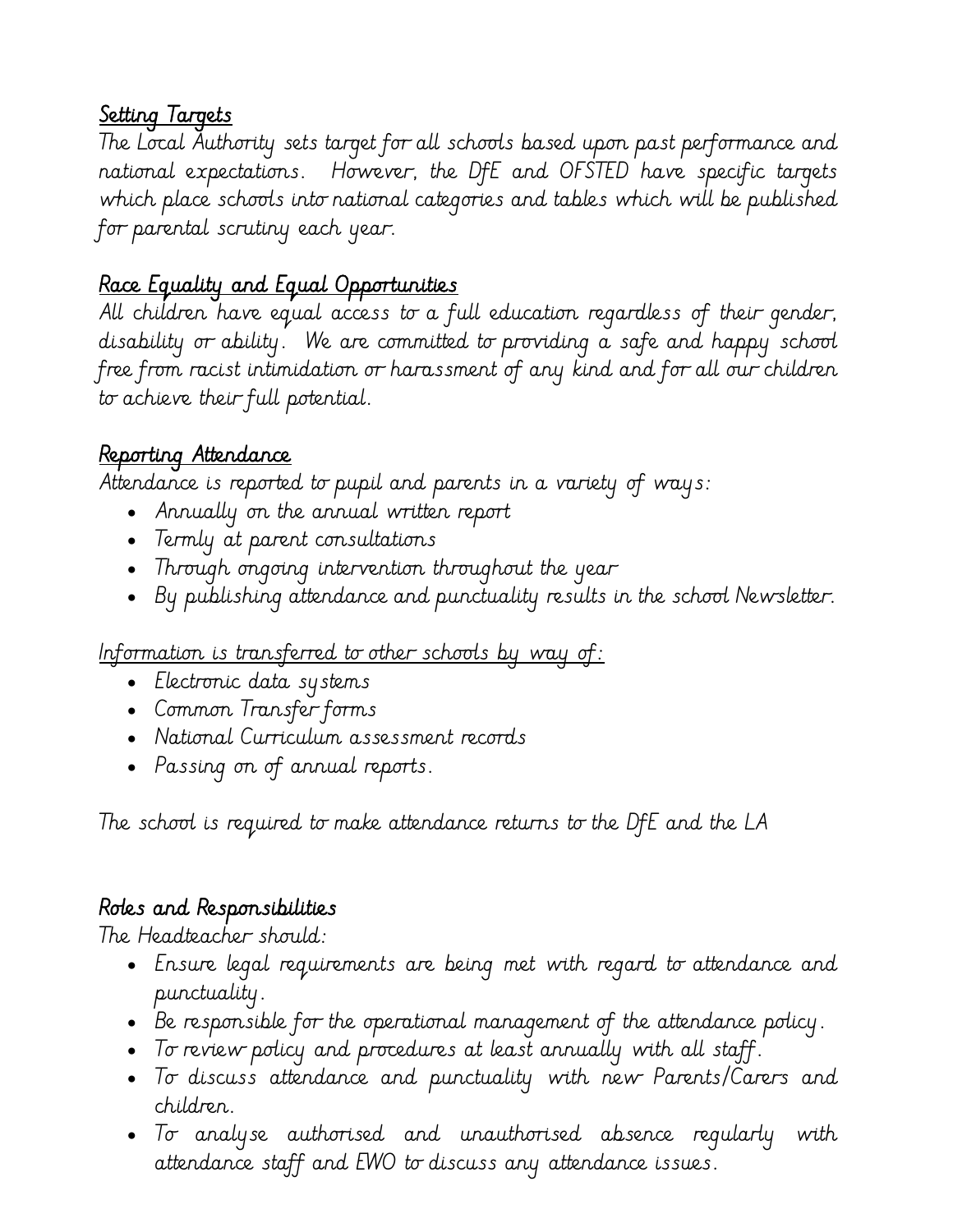- Reward and celebrate attendance.
- Send letters home regarding attendance and lateness.
- Identify and monitor individual absences and lateness, identifying patterns and trends and target improvements.
- Make the school Attendance and Punctuality Policy available to parents.
- Hold regular meetings to address attendance issues and implement strategies to increase attendance and reduce Persistent Absence.

# The Governing Board should:

- Know and understand the school's policy and procedures for absence and lateness
- Have a designated governor responsible for monitoring and supporting the school with attendance and punctuality. Our designated governor is Mrs Davidson

### Attendance Staff Should:

- Monitor individual attendance and lateness daily, identifying any patterns and absences.
- Liaise with the Head Teacher and Deputy Head teacher regarding absence and lateness.
- Produce reports for the Headteacher and Governors summarising individual and whole school attendance.
- Communicate with Parents/Carers on attendance and punctuality.
- Record and store contact with parents in an appropriate manner.
- Follow up data and reports with regard to less than 93% attendance.
- Follow up poor punctuality and communicate with parents and children to identify solutions.
- Hold regular meetings with Head/Deputy regarding attendance.

#### Class teachers should:

- Ensure that registers are completed in accordance with Attendance and Punctuality procedures.
- Date any written letters received from parents/cares regarding lateness or attendance and file in register wallet.
- Record any verbal messages from Parents/Carers regarding attendance or lateness on sims with a record of who shared message.
- Raise any concerns regarding attendance or lateness with attendance staff.